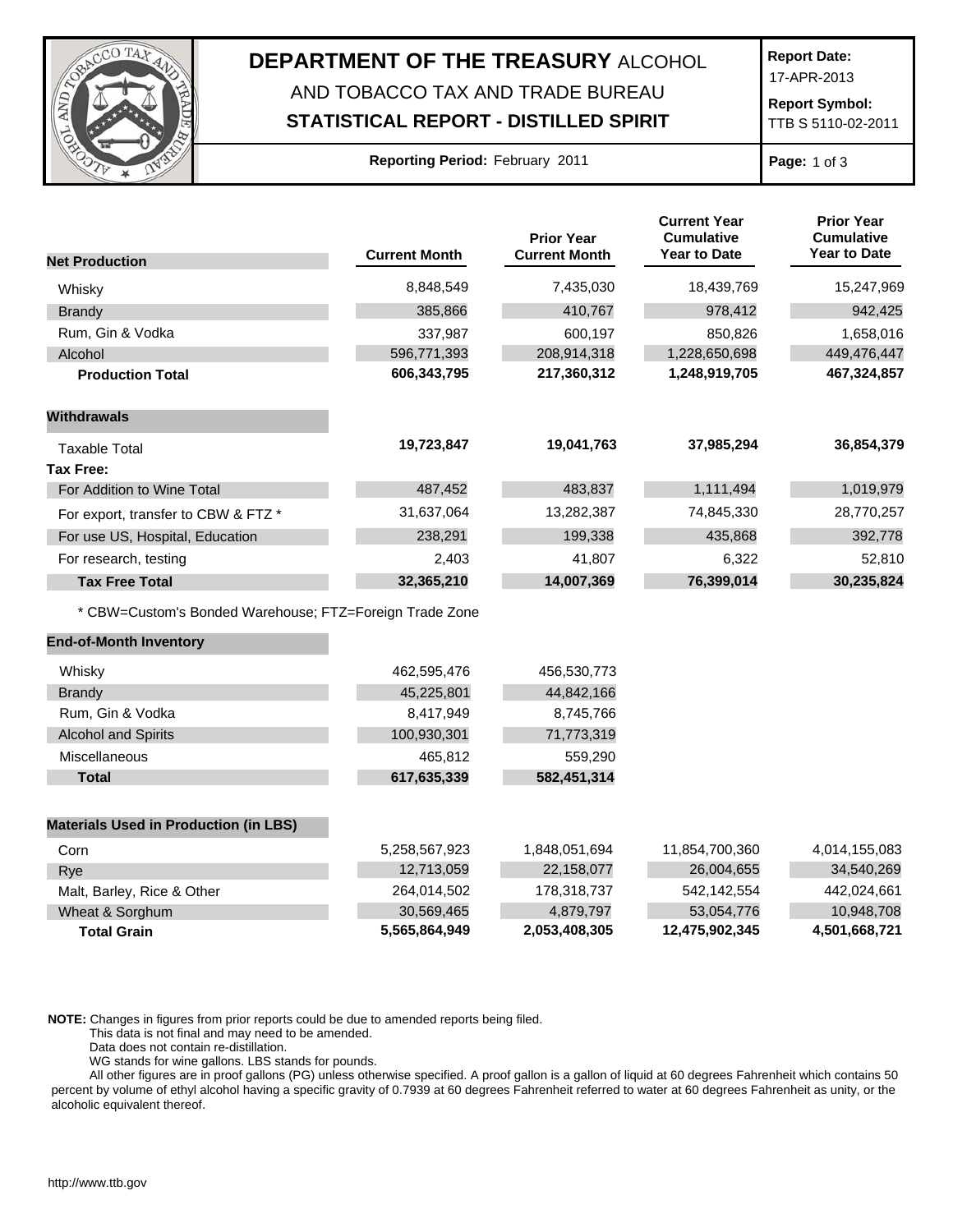## **STATISTICAL REPORT - DISTILLED SPIRIT** TTB S 5110-02-2011 **Page:** 2 of 3

| <b>Bottled For Domestic Use (in WG)</b>         | <b>Current Month</b> | <b>Prior Year</b><br><b>Current Month</b> | <b>Current Year</b><br><b>Cumulative</b><br><b>Year to Date</b> | <b>Prior Year</b><br><b>Cumulative</b><br><b>Year to Date</b> |
|-------------------------------------------------|----------------------|-------------------------------------------|-----------------------------------------------------------------|---------------------------------------------------------------|
| Whisky                                          | 5,363,854            | 5,701,924                                 | 11,084,195                                                      | 10,774,753                                                    |
| <b>Brandy</b>                                   | 1,140,212            | 1,466,368                                 | 2,522,849                                                       | 2,744,813                                                     |
| Imported Rum: Puerto Rican                      | 2,493,938            | 2,369,008                                 | 4,884,554                                                       | 5,062,995                                                     |
| Virgin Islands                                  | 311,205              | 375,033                                   | 797,700                                                         | 803,783                                                       |
| Others                                          | 356,608              | 300,791                                   | 699,510                                                         | 602,449                                                       |
| Gin                                             | 1,734,120            | 1,236,496                                 | 2,887,867                                                       | 2,500,170                                                     |
| Vodka                                           | 7,804,379            | 7,706,208                                 | 16,816,294                                                      | 15,810,362                                                    |
| Cordials                                        | 4,414,598            | 3,769,098                                 | 8,382,476                                                       | 7,281,692                                                     |
| Cocktails                                       | 709,394              | 520,915                                   | 1,319,208                                                       | 957,173                                                       |
| Tequila                                         | 1,246,843            | 1,178,220                                 | 2,395,508                                                       | 2,250,127                                                     |
| Alcohol, Neutral Spirits & Miscellaneous        | 833,716              | 714,408                                   | 1,841,973                                                       | 1,429,426                                                     |
| <b>Non-Whisky Total</b>                         | 21,045,013           | 19,636,545                                | 42,547,939                                                      | 39,442,990                                                    |
| <b>Total Whisky &amp; Non-Whisky</b>            | 26,408,867           | 25,338,469                                | 53,632,134                                                      | 50,217,743                                                    |
| <b>Bottled in Bond for Domestic Use (in WG)</b> |                      |                                           |                                                                 |                                                               |
| Total                                           | 21,188               | 20,967                                    | 35,737                                                          | 45,047                                                        |
| <b>Bottled for Export (in WG)</b>               |                      |                                           |                                                                 |                                                               |
| Whisky                                          | 1,497,140            | 1,579,297                                 | 3,525,614                                                       | 3,157,992                                                     |
| Brandy, Cordials, Cocktails & Miscellaneous     | 170,523              | 110,205                                   | 315,749                                                         | 287,514                                                       |
| Rum, Gin, Vodka, Tequila & Alcohol              | 276,542              | 330,485                                   | 575,170                                                         | 991,688                                                       |
| <b>Total</b>                                    | 1,944,205            | 2,019,987                                 | 4,416,533                                                       | 4,437,194                                                     |
| <b>Grand Total</b>                              | 28,374,260           | 27,379,423                                | 58,084,404                                                      | 54,699,984                                                    |
| <b>Spirits Dumped to Processing</b>             |                      |                                           |                                                                 |                                                               |
| Alcohol and Neutral Spirits                     | 7,964,340            | 8,166,172                                 | 16,826,550                                                      | 15,653,517                                                    |
| Imported Whisky                                 | 1,680,637            | 1,786,781                                 | 3,674,470                                                       | 4,010,950                                                     |
| Domestic Whisky                                 | 4,931,564            | 4,754,737                                 | 10,815,600                                                      | 9,297,473                                                     |
| <b>Brandy</b>                                   | 1,116,063            | 1,234,084                                 | 2,536,723                                                       | 2,481,415                                                     |
| Imported Rum: Puerto Rican                      | 1,596,380            | 2,146,089                                 | 3,546,503                                                       | 3,946,854                                                     |
| Virgin Islands                                  | 574,285              | 536,986                                   | 1,193,602                                                       | 1,214,785                                                     |
| <b>Others</b>                                   | 575,902              | 329,404                                   | 1,022,334                                                       | 640,963                                                       |
| Gin                                             | 1,497,742            | 1,007,796                                 | 2,485,004                                                       | 2,369,393                                                     |
| Vodka                                           | 1,518,074            | 924,341                                   | 2,994,828                                                       | 1,961,351                                                     |
| Cordials, Cocktails & Miscellaneous             | 615,938              | 503,791                                   | 1,552,085                                                       | 1,054,247                                                     |
| Tequila                                         | 1,138,028            | 978,975                                   | 2,266,906                                                       | 1,769,725                                                     |
| <b>Total</b>                                    | 23,208,953           | 22,369,156                                | 48,914,605                                                      | 44,400,673                                                    |
| <b>Other Ingredients Mixed with Spirits</b>     |                      |                                           |                                                                 |                                                               |
| Wine                                            | 609,185              | 998,344                                   | 1,088,229                                                       | 1,855,866                                                     |
| <b>Alcohol Flavoring Materials</b>              | 267,462              | 239,035                                   | 538,965                                                         | 498,140                                                       |

**NOTE:** Changes in figures from prior reports could be due to amended reports being filed.

This data is not final and may need to be amended.

Data does not contain re-distillation.

WG stands for wine gallons. LBS stands for pounds.

All other figures are in proof gallons (PG) unless otherwise specified. A proof gallon is a gallon of liquid at 60 degrees Fahrenheit which contains 50 percent by volume of ethyl alcohol having a specific gravity of 0.7939 at 60 degrees Fahrenheit referred to water at 60 degrees Fahrenheit as unity, or the alcoholic equivalent thereof.